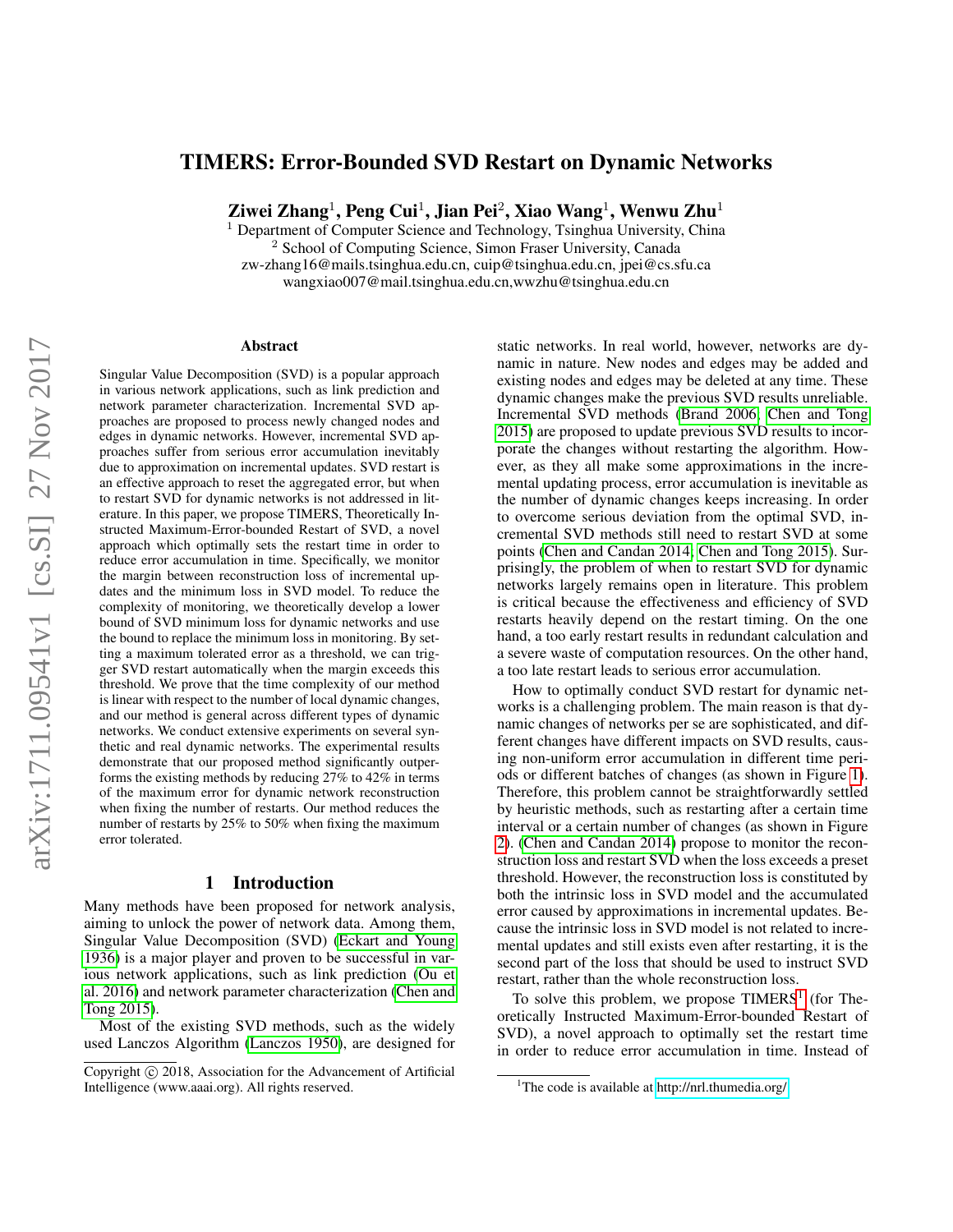

<span id="page-1-0"></span>Figure 1: Preliminary study results. We calculate error accumulation in different time periods given the length of interval for calculating the error is fixed. Colored lines are the average and black error bars indicate the standard derivation. The results show that while the average error increases monotonously with the length of the interval, the variation also increases dramatically, suggesting non-uniform error accumulation in different time periods. See Section 3.1 for details.



<span id="page-1-1"></span>Figure 2: Preliminary study results. We reproduce the real evolving process of the network and restart SVD using the true error. Three measurements used in baselines are calculated between two consecutive restart time points: the number of edge changes, the time interval and the change of reconstruction loss. No obvious pattern is observed, suggesting that no simple correlation between the baselines and the true error can be induced. See Section 3.1 for details.

monitoring the overall reconstruction loss [\(Chen and Can](#page-7-5)[dan 2014\)](#page-7-5), we propose a novel framework to monitor the margin between the reconstruction loss and the minimum loss in SVD model. We term this margin as error, which exactly measures the extra loss caused by incremental updates if we do not restart SVD. In order to avoid computing SVD minimum loss at each time slice as its complexity is the same as SVD restart, we theoretically explore a lower bound of the minimum loss based on matrix perturbation, and use the bound to calculate the error. In this way, the complexity of monitoring error is only linear with respect to the number of local dynamic changes. Finally, we implement the maximum-error-bounded restart by setting a threshold to trigger SVD restarts automatically if the margin exceeds this threshold. We show that TIMERS has several desired merits including scalability, general applicability on different types of dynamic networks and flexibility to cooperate with current incremental SVD methods.

We demonstrate the effectiveness and efficiency of our method by conducting extensive experiments on several real and synthetic networks of different types, including weighted/unweighted, signed/unsigned ones. The results in dynamic network reconstruction demonstrate that, when fixing the number of restarts, TIMERS has a much lower maximum error (27% to 42%) and, when fixing the maximum error, TIMERS can significantly reduce the number of restarts (25% to 50%) over the existing methods. We also demonstrate that these improvements subsequently boost performance in dynamic network applications, such as link prediction and network parameter characterization.

The contributions of our paper are summarized as follows:

• We solve the critical open problem of when to restart SVD

for dynamic networks by proposing TIMERS, a novel approach to optimally set the restart time in order to reduce error accumulation in time.

- We theoretically explore a lower bound of SVD minimum loss on dynamic networks based on matrix perturbation, which can be efficiently calculated in linear time complexity. Based on the bound and setting a maximum tolerated error as a threshold, we implement TIMERS with theoretical foundation.
- The experimental results demonstrate that our proposed method reduces 27% to 42% in terms of the maximum error when fixing the number of restarts, and reduces the number of restarts by 25% to 50% when fixing the maximum error tolerated.

The rest of the paper is organized as follows. In Section 2, we briefly review related works. We report observations of preliminary studies and formulate the problem in Section 3. In Section 4, we introduce TIMERS, our proposed approach. The experimental results are reported in Section 5. Finally, we conclude our findings in Section 6.

# 2 Related Work

Many methods have been proposed for network analysis [\(Ou et al. 2015;](#page-7-6) [Wang, Cui, and Zhu 2016;](#page-8-0) [Wang et al.](#page-8-1) [2017\)](#page-8-1). Among them, Singular Value Decomposition (SVD) is proven to be successful in many important network applications. For example, the singular vectors of an adjacency matrix or its variations, such as the transition matrix, can be used to represent nodes in the network [\(Ou et al. 2016\)](#page-7-1). Spectral analysis usually involves calculating SVD on the Laplacian matrix of a network [\(Belkin and Niyogi 2001\)](#page-7-7).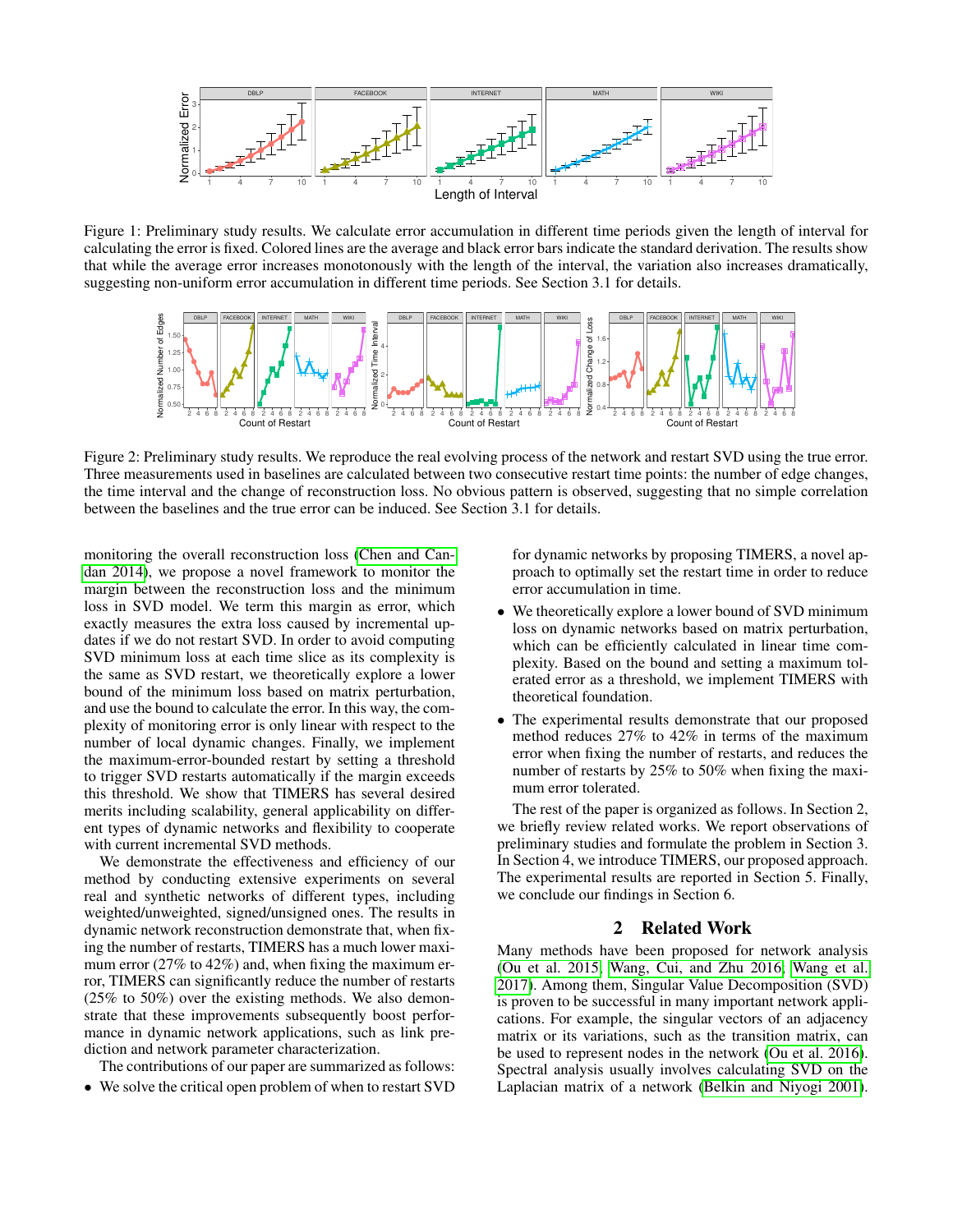The singular values, or the equivalent eigenvalues for undirected networks, are associated with the network parameters [\(Chen and Tong 2015\)](#page-7-2).

Incremental SVD methods have been proposed in matrix perturbation literature for decades and a brief summary of early works can be found in [\(Brand 2006\)](#page-7-4). Basically, all early methods suffered from the problem of high time complexity or low accuracy. Later, more specific methods are proposed, for example, the algorithm to process data with low-rank modifications [\(Brand 2006\)](#page-7-4). Until now, incremental SVD remains an active research direction. Incremental SVD has been applied to multiple areas, such as recommendation [\(Sarwar et al. 2002\)](#page-7-8), image processing [\(Brand 2002\)](#page-7-9) and network analysis [\(Chen and](#page-7-2) [Tong 2015\)](#page-7-2). However, all methods accumulate error inevitably because some approximations have to be made in the incremental updating process [\(Chen and Candan 2014;](#page-7-5) [Chen and Tong 2015\)](#page-7-2).

When to restart SVD, which is critical to incremental SVD, largely remains open in literature. Besides some heuristic methods that are commonly used in industry, such as restarting after a certain time interval or a certain number of changes, [\(Chen and Candan 2014\)](#page-7-5) propose to restart SVD based on the overall reconstruction loss. As the overall construction loss includes the loss caused by the SVD model itself, this method is not suitable to set the SVD restart time.

Matrix sketching is another series of studies aiming to reduce the dimensionality of dynamic matrices [\(Liberty 2013;](#page-7-10) [Cohen et al. 2015\)](#page-7-11). The essential idea is to maintain a low dimensional "sketch" matrix to approximate the original matrix in certain properties. However, they usually require the dimensionality strictly much larger than the rank of the original matrix for theoretical guarantee [\(Cohen et al. 2015\)](#page-7-11), which is not suitable for network data because the rank of the adjacency matrix is not rigorously low due to the powerlaw distribution [\(Xu, Tao, and Xu 2016\)](#page-8-2). In addition, most matrix sketching methods are based on the row-model (i.e. rows of the matrix come in stream) and thus cannot be applied to the setting of dynamic networks, whose elements change in arbitrary order [\(Liberty 2013\)](#page-7-10). Our method, to the contrary, is especially designed for SVD restart problem on dynamic networks.

# 3 Observations and Problem Formulation

### 3.1 Preliminary Study and Observations

In this section, we report some preliminary study results to investigate whether the existing approaches can solve the problem of SVD restart for dynamic networks. We summarize all currently available SVD restart methods, including two heuristic methods and one previously proposed method:

- Heu-FL: restart SVD after a fixed number of edges changed
- Heu-FT: restart SVD after a fixed amount of time passed
- LWI2 [\(Chen and Candan 2014\)](#page-7-5): restart SVD whenever the reconstruction loss exceeds a preset threshold

First, we show the fact that error accumulation is not uniform in different time periods in a dynamic network. Five real networks (see Section [5.1](#page-4-0) for detail) are used. For each network, we divide the dynamic changes into  $T = 100$  time slices with an equal number of changes. Then, we set a starting time slice  $t_0$  to run SVD and calculate error accumulation after a fixed interval  $\Delta$  of time slices, i.e. restart at time slice  $t_0$  and calculate the error at time slice  $t_0 + \Delta$ (refer Eqn  $(1)$  for error calculation). We slide  $t_0$  from 1 to  $T - \Delta$  to get the error in different time periods and report its mean value and standard deviation. The results of varying ∆ from 1 to 10 are plotted in Figure [1.](#page-1-0) While the average error increases monotonously with the interval length, the variation also increases dramatically, suggesting that error tends to vary greatly in different time periods. We get similar observations when using equal time duration in dividing time slices.

Next, we show that the problem of setting SVD restart time for dynamic networks cannot be well solved by the aforementioned methods. Specifically, we first run SVD in each time slice as the ground truth. Then, we reproduce the real evolving process of the network by gradually adding the dynamic changes into the static network and restart SVD using the ground truth, i.e. when the true error exceeds a threshold. Three measurements are calculated between two consecutive restarts: the number of edges changed, the time interval and the change of reconstruction loss, corresponding to three baselines. From Figure [2,](#page-1-1) no obvious pattern can be induced for any measurement. For example, for the number of edges, three networks (FACEBOOK, INTERNET, WIKI) have a clear ascending pattern while one (DBLP) is descending and the other one (MATH) is unstable. For the time interval, outlier values appear in two networks (INTERNET, WIKI). The reconstruction loss also fails and vibrates violently.

The above observations suggest that the existing methods cannot work well in finding the appropriate restart time for dynamic networks. The results also reveal that it is technically challenging to solve the problem because different dynamic networks have completely different dynamic patterns.

### 3.2 Problem Formulation

**Notations** Suppose we have an undirected network  $G$  with N nodes and M edges. Following the commonly used notations, we use **A** to denote its adjacency matrix.  $\mathbf{A}(i,:)$ and  $\mathbf{A}(:,i)$  stand for its  $i^{th}$  row and column respectively.  $\mathbf{A}(i, j)$  is the weight of the edge between i and j. For undirected networks, **A** is symmetric and  $\mathbf{A}(i, j) = \mathbf{A}(j, i)$ .  $A(i, j)$  is 0 or 1 for unweighted networks and any nonnegative number for weighted networks. Negative values are allowed for signed networks.  $A<sup>T</sup>$  denotes the transpose of A and  $tr(A)$  is the trace. For dynamic networks, we use subscript on the right to denote the time slice, e.g.  $A_{t_0}$ , and the changed part of the network at time slice  $t$  is denoted as  $\Delta A_t = A_t - A_{t-1}.$ 

Maximum-Error-Bounded SVD Restart SVD for networks aims to find the low rank decomposition of the similarity matrix  $S = S(A)$  by minimizing the following reconstruction loss function:

<span id="page-2-0"></span>
$$
\mathcal{J} = \|\mathbf{S} - \mathbf{U} \cdot \mathbf{\Sigma} \cdot \mathbf{V}^T\|_F^2, \tag{1}
$$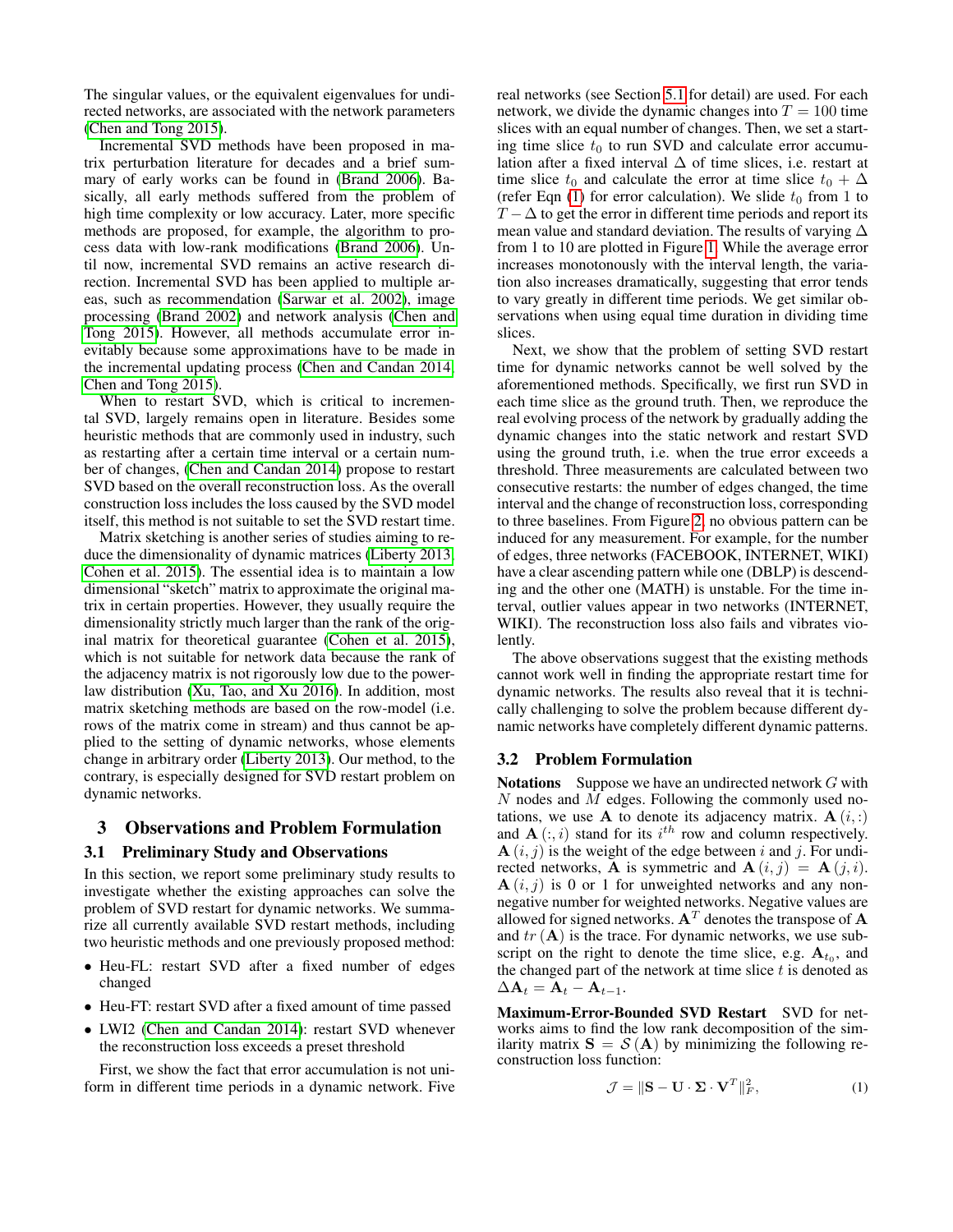where  $S(\cdot)$  is a symmetric similarity function,  $U, V \in$  $\mathbf{R}^{N \times k}$  are unitary matrices,  $\Sigma \in \mathbf{R}^{k \times k}$  is a non-negative diagonal matrix and  $k$  is the dimensionality of the low-rank space. Some commonly used similarity functions include the high-order proximity, the Laplacian matrix, etc. The minimum loss, which is a function of  $S$  and k and denoted as  $\mathcal{L}(\mathbf{S}, k)$ , is proven to be [\(Stewart 1990\)](#page-7-12)

<span id="page-3-4"></span>
$$
\mathcal{L}(\mathbf{S}, k) = \min_{\mathbf{U}, \mathbf{\Sigma}, \mathbf{V}} \mathcal{J} = \sum_{l=k+1}^{N} \lambda_l^2,
$$
 (2)

where  $\lambda_l$  are eigenvalues of **S** in descending magnitude.

For dynamic networks, we have a static network  $A_0$  and its evolving data in  $T$  time slices. The evolution of dynamic networks includes the phenomena of adding or deleting nodes and edges. As adding or deleting nodes can be simply incorporated by setting empty rows/columns in the matrix as in [\(Li et al. 2017\)](#page-7-13), here we focus more on adding or deleting edges, and thus formulate the evolving process as the change of a fixed-dimension adjacency matrix  $\Delta A_t$ ,  $1 \le t \le T$ .

The goal of SVD on dynamic networks is to efficiently calculate the low rank decomposition results as networks evolve, which contains two indispensable parts: incremental updates and SVD restart (i.e. recalculate optimal SVD). The former part usually focuses on designing a function  $\mathcal{F}(\cdot)$ to efficiently update the results of previous time slice under certain approximations. Denote the change of the similarity matrix at time slice t as  $\Delta S_t$  and we have:

$$
[\mathbf{U}_t, \mathbf{\Sigma}_t, \mathbf{V}_t] = \mathcal{F}\left([\mathbf{U}_{t-1}, \mathbf{\Sigma}_{t-1}, \mathbf{V}_{t-1}], \mathbf{S}_{t-1}, \Delta \mathbf{S}_t\right). \tag{3}
$$

When the network evolves over time, the previous SVD results need to be updated accordingly. Although incremental SVD methods are proposed to address this issue by inducing approximations, error aggregation is inevitable in these methods, which necessitates restarting SVD at certain points.

The most important question of SVD restart on dynamic networks is: what are the appropriate time points. Intuitively, we hope to reduce the number of restarts while keeping a low aggregated error. Here we transform the goal into a constrainted optimization problem. We set a tolerance threshold  $\Theta$  on the error and then minimize the total number of restarts. Formally, we denote the error evaluation function as  $\mathcal{G}(\cdot)$  and whether to restart at time slice t as  $c_t \in \{0, 1\}$ . Then the optimization objective is:

<span id="page-3-0"></span>
$$
\min_{c_1, \dots, c_T} \sum_{t=1}^T c_t
$$
  
s.t.  $\mathcal{G}(\mathbf{S}_0 \dots \mathbf{S}_T, [\mathbf{U}_t, \mathbf{\Sigma}_t, \mathbf{V}_t], 1 \le t \le T) \le \Theta$   

$$
[\mathbf{U}_t, \mathbf{\Sigma}_t, \mathbf{V}_t] = \begin{cases} Results \ of \ SVD \ on \ \mathbf{S}_t & \ \ \text{if} \ c_t = 1\\ \mathcal{F}([\mathbf{U}_{t-1}, \mathbf{\Sigma}_{t-1}, \mathbf{V}_{t-1}], \mathbf{S}_{t-1}, \Delta \mathbf{S}_t) \ else, \end{cases} \tag{4}
$$

where  $\mathcal{F}(\cdot)$  is the updating function derived from incremental SVD methods. For the function  $G(\cdot)$ , one approach is to directly use  $\mathcal{J}(t)$ , the reconstruction loss at time slice t. However,  $\mathcal{J}(t)$  is constituted by both the minimum loss in SVD  $\mathcal{L}(\mathbf{S}, k)$ , and the aggregated error induced by incremental updates. Since  $\mathcal{L}(\mathbf{S}, \vec{k})$  is intrinsic in SVD and cannot be reduced by SVD restart,  $\mathcal{L}(\mathbf{S}, k)$  should not be counted to guide SVD restart. Instead, the error induced by incremental SVD methods, i.e. the margin between the reconstruction loss and the SVD minimum loss, should be the right measure to guide SVD restart. As most applications are sensitive to the maximum error, here we define  $\mathcal{G}(\cdot)$  as:

<span id="page-3-1"></span>
$$
\mathcal{G} = \max_{1 \le t \le T} \frac{\mathcal{J}(t) - \mathcal{L}(\mathbf{S}_t, k)}{\mathcal{L}(\mathbf{S}_t, k)},
$$
(5)

where  $\mathcal{J}(t)$  is the reconstruction loss at time slice t. Putting Eqs. [\(4\)](#page-3-0)[\(5\)](#page-3-1) together, we have the formulation of maximumerror-bounded SVD restart on dynamic networks.

### 4 TIMERS: The Proposed Method

# 4.1 The Framework for Error Monitoring

It is easy to see that

<span id="page-3-2"></span>
$$
\max_{1 \le t \le T} \frac{\mathcal{J}(t) - \mathcal{L}(\mathbf{S}_t, k)}{\mathcal{L}(\mathbf{S}_t, k)} \le \Theta
$$
\n
$$
\Leftrightarrow \frac{\mathcal{J}(t) - \mathcal{L}(\mathbf{S}_t, k)}{\mathcal{L}(\mathbf{S}_t, k)} \le \Theta \quad \forall 1 \le t \le T.
$$
\n(6)

To ensure the above equation satisfied, one straightforward way is to monitor the error and restart whenever the error exceeds Θ. Intuitively, the total number of restarts is reduced because we only restart when the error reaches the threshold. However, this is still problematic because directly calculating  $\mathcal{L}(\mathbf{S}_t, k)$  has the same time complexity as SVD restart. Alternatively, if we can find a lower bound  $B(t) > 0$  so that

$$
\mathcal{L}(\mathbf{S}_t, k) \ge B(t) \Rightarrow \frac{\mathcal{J}(t) - \mathcal{L}(\mathbf{S}_t, k)}{\mathcal{L}(\mathbf{S}_t, k)} \le \frac{\mathcal{J}(t) - B(t)}{B(t)}.\tag{7}
$$

Then, we can relax Eq. [\(6\)](#page-3-2) to

<span id="page-3-3"></span>
$$
\frac{\mathcal{J}(t) - B(t)}{B(t)} \le \Theta \quad \forall 1 \le t \le T. \tag{8}
$$

After that, we can monitor Eq. [\(8\)](#page-3-3) instead and restart SVD whenever it is not satisfied. The remaining question is how to find  $B(t)$  that can be efficiently calculated.

#### 4.2 A Lower Bound of SVD Minimum Loss

Next, we derive the lower bound based on matrix perturbation.

Theorem 1 (A Lower Bound of SVD Minimum Loss). *If* S *and* ∆S *are symmetric matrices, then:*

$$
\mathcal{L}(\mathbf{S} + \Delta \mathbf{S}, k) \ge \mathcal{L}(\mathbf{S}, k) + \Delta t r^2 (\mathbf{S} + \Delta \mathbf{S}, \mathbf{S}) - \sum_{l=1}^{k} \lambda_l,
$$
 (9)

*where*  $\lambda_1 \geq \lambda_2 ... \geq \lambda_k$  *are the top-k eigenvalues of*  $\nabla_{S^2}$  =  $\mathbf{S} \cdot \Delta \mathbf{S} + \Delta \mathbf{S} \cdot \mathbf{S} + \Delta \mathbf{S} \cdot \Delta \mathbf{S}$ *, and* 

$$
\Delta tr^{2}(\mathbf{S} + \Delta \mathbf{S}, \mathbf{S}) = tr ((\mathbf{S} + \Delta \mathbf{S}) \cdot (\mathbf{S} + \Delta \mathbf{S})) - tr(\mathbf{S} \cdot \mathbf{S}).
$$

*Proof.* Denote  $\Lambda^k(Q)$  as the sum of the top-k eigenvalues for any symmetric matrix Q, i.e.

$$
\Lambda^k(\mathbf{Q}) = \sum_{l=1}^k \lambda'_l,\tag{10}
$$

where  $\lambda'_1 \geq \lambda'_2 ... \geq \lambda'_k$  are the top-k eigenvalues of **Q**. Then, we can rewrite  $\mathcal{L}(\mathbf{S}, k)$ , defined in Eq. [\(2\)](#page-3-4), as:

<span id="page-3-5"></span>
$$
\mathcal{L}(\mathbf{S},k) = \sum_{l=1}^{N} \lambda_l^2 - \sum_{l=1}^{k} \lambda_l^2 = tr(\mathbf{S} \cdot \mathbf{S}^T) - \Lambda^k(\mathbf{S} \cdot \mathbf{S}^T). \tag{11}
$$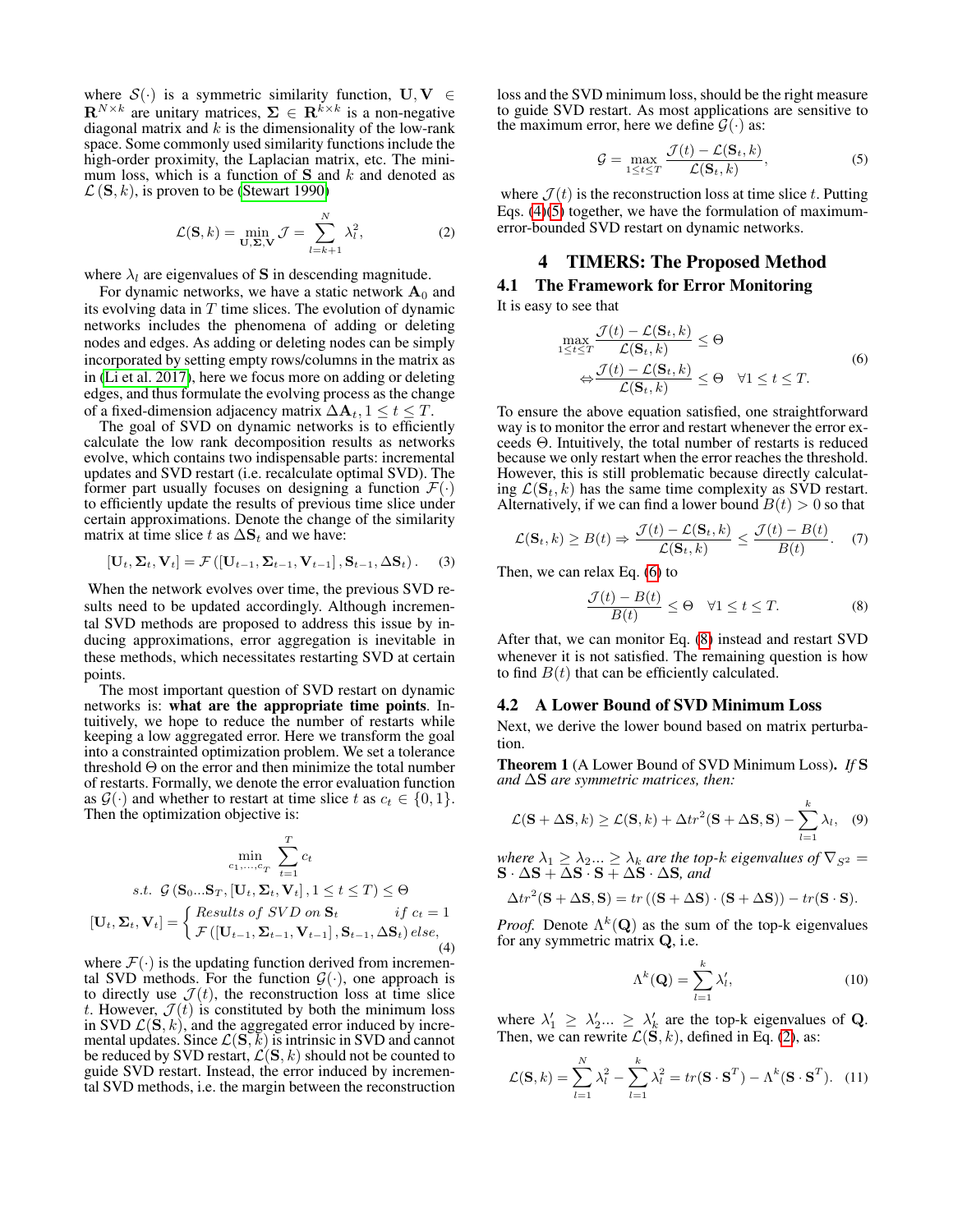According to matrix perturbation theory [\(Stewart 1990\)](#page-7-12), for any two symmetric matrices  $P$  and  $Q$ , we have

<span id="page-4-1"></span>
$$
\Lambda^{k}(\mathbf{P} + \mathbf{Q}) \leq \Lambda^{k}(\mathbf{P}) + \Lambda^{k}(\mathbf{Q}).
$$
 (12)

Let  $P = S \cdot S$ ,  $P + Q = (S + \Delta S) \cdot (S + \Delta S)$ . By putting Eq. [\(11\)](#page-3-5) and Eq. [\(12\)](#page-4-1) together, we finish the proof. П

The theorem shows if we have calculated the minimum loss for S, without calculating SVD on  $S + \Delta S$ , matrix perturbation can lead to a lower bound on the new minimum loss by treating ∆S as a perturbation of the original similarity S. From the theorem, we can set:

$$
B(t) = \mathcal{L}(\mathbf{S}_{t'}, k) + \Delta tr^2(\mathbf{S}_t, \mathbf{S}_{t'}) - \Lambda^k(\nabla_{S^2}), \qquad (13)
$$

<span id="page-4-2"></span>where  $\Delta \mathbf{S} = \mathbf{S}_t - \mathbf{S}_{t'}, \nabla_{S^2} = \mathbf{S}_{t'} \cdot \Delta \mathbf{S} + \Delta \mathbf{S} \cdot \mathbf{S}_{t'} + \Delta \mathbf{S} \cdot \Delta \mathbf{S}$ and  $t'$  is the last time when we calculated SVD.

As discussed earlier, efficiency is a key issue. Here we analyze the time complexity of calculating the bound. First, we have the following two lemmas (the proofs are omitted due to limited space):

**Lemma 1.** *The time complexity of calculating*  $\mathcal{L}(\mathbf{S}, k)$  *after obtaining the optimal*  $\mathbf{U}, \Sigma, \mathbf{V}$  *in SVD is*  $O(M + k)$ *, where* M *in the number of non-zero elements in* S*.*

Lemma 2. *Calculating the change of the reconstruction loss has the following time complexities:*

- $O(kM<sub>S</sub>)$ , if the similarity matrix changes  $\Delta S$  and  $M<sub>S</sub>$  is *the number of non-zero elements in* ∆S*;*
- $\bullet$   $O(kd_i+k^2)$ , if vectors of node *i* change and  $d_i$  is its degree.

Lemma 1 shows it takes little additional time to compute the minimum loss if we have calculated the results of SVD. Lemma 2 shows we can efficiently compute the change of the reconstruction loss when the network evolves and the SVD results are incrementally updated. These lemmas ensure calculating  $\mathcal{J}(t)$  is not time-consuming. Then, we analyze the time complexity of calculating  $B(t)$ .

**Theorem 2.** *The time complexity of calculating*  $B(t)$  *in Eq.*  $(13)$  is  $O(M_S + M_L k + N_L k^2)$ , where  $M_S$  is the number of *the non-zero elements in*  $\Delta S$ *, and*  $N_L$ *,*  $M_L$  *are the number of the non-zero rows and elements in*  $\nabla_{S^2}$  *respectively.* 

*Proof.* Because all matrices are symmetric, we have

$$
\Delta tr^{2}(\mathbf{S} + \Delta \mathbf{S}, \mathbf{S}) = \sum_{\Delta \mathbf{S}(i,j) \neq 0} \left[ (\mathbf{S} + \Delta \mathbf{S})(i,j)^{2} - \mathbf{S}(i,j)^{2} \right].
$$

Then, we can use numeric methods, such as the Lanczos al-gorithm [\(Lanczos 1950\)](#page-7-3), to calculate the top- $k$  eigenvalues of  $\nabla_{S^2}$ , which is known to be  $O(M_L k + N_L k^2)$ . Putting them together leads to the result.  $\Box$ 

This time complexity includes two parts. The first part is equal to the number of changed elements in the similarity matrix. The second part shows that, instead of calculating the top-k eigenvalues of  $S + \Delta S$ , we only need to calculate the top-k eigenvalues of  $\nabla_{S^2}$  which has the same scale of non-zero elements as S · ∆S. When the changed parts only occupy a tiny fraction of the whole network, S · ∆S will be local and have much fewer non-zero elements than  $S + \Delta S$ . To make it more clear, we calculate the exact results for two typical types of networks:

<span id="page-4-3"></span>Algorithm 1 TIMERS: Theoretically Instructed Maximum Error-bounded Restart of SVD

**Require:** Static Adjacency Matrix  $A_0$ , Dynamic Changes  $\Delta A_1...\Delta A_T$ , Similarity Function  $\mathcal{S}(\cdot)$ , Dimensionality k, Error Threshold Θ, Incremental SVD method  $\mathcal{F}(\cdot)$ 

- **Ensure:** SVD results in each time slice  $[\mathbf{U}_t, \Sigma_t, \mathbf{V}_t]$
- 1: Calculate the initial similarity  $S_0 = S(A_0)$
- 2: Calculate SVD on  $S_0$  to obtain  $[U_0, \Sigma_0, V_0]$

- 4: Calculate the similarity change in that time slice  $\Delta S_t$
- 5: Use  $\mathcal{F}(\cdot)$  to get updated SVD results  $[\mathbf{U}_t, \mathbf{\Sigma}_t, \mathbf{V}_t]$
- 6: Compute loss  $\mathcal{J}(t)$  and bound  $B(t)$  using [\(13\)](#page-4-2)
- 7: if  $\frac{\mathcal{J}(t)-B(t)}{B(t)} > \Theta$  then
- 8: Calculate SVD on  $S_t$  to obtain new  $[\mathbf{U}_t, \Sigma_t, \mathbf{V}_t]$ <br>9: **end if**

end if

10: Return  $[\mathbf{U}_t, \mathbf{\Sigma}_t, \mathbf{V}_t]$ 

11: end for

- If every node has a equal probability of adding new edges, we have:  $M_L \approx 2d_{avg}M_S$ , where  $d_{avg}$  is the average degree of the network .
- For Barabasi Albert model (Barabási and Albert 1999), a typical example of preferential attachment networks, we have:  $M_L \approx \frac{12}{\pi^2} \left[ \log(d_{max}) + \gamma \right] M_S$ , where  $d_{max}$  is the maximum degree of the network and  $\gamma \approx 0.6$  is a constant.

In short, the complexity of calculating  $B(t)$  is only related to the local dynamic changes but does not involve the whole network for calculation.

In these theorems, we only require the matrices to be symmetric and sparse. Therefore, the lower bound is general across different types of networks (e.g. weighted or unweighted, signed or unsigned), and different dynamic scenarios (e.g. add or delete edges, adjust edge weights).

Algorithm [1](#page-4-3) shows the overall method. It is straightforward to see that our method has no specific requirement on the updating method, i.e. TIMERS is flexible to cooperate with any incremental SVD method. The overall time complexity includes the piecewise linear complexities between restarts and the complexity of SVD restarts.

# 5 Experiments

In this section, we conduct extensive experiments to evaluate our method and demonstrate its advantages through comparative study. Note that the baselines have been introduced in Section 3.1.

### <span id="page-4-0"></span>5.1 Datasets

To comprehensively evaluate the effectiveness of TIMERS, we apply it to five real dynamic networks<sup>[2](#page-4-4)</sup> from different domains: three social networks, one co-author network and one Internet topology network. These networks are of different types including weighted or unweighted, signed or unsigned ones, and all of them have real timestamps.

<sup>3:</sup> for t in 1:T do

<span id="page-4-4"></span><sup>2</sup>All networks are publicly available at<http://snap.stanford.edu/> or http://konect.uni-koblenz.de/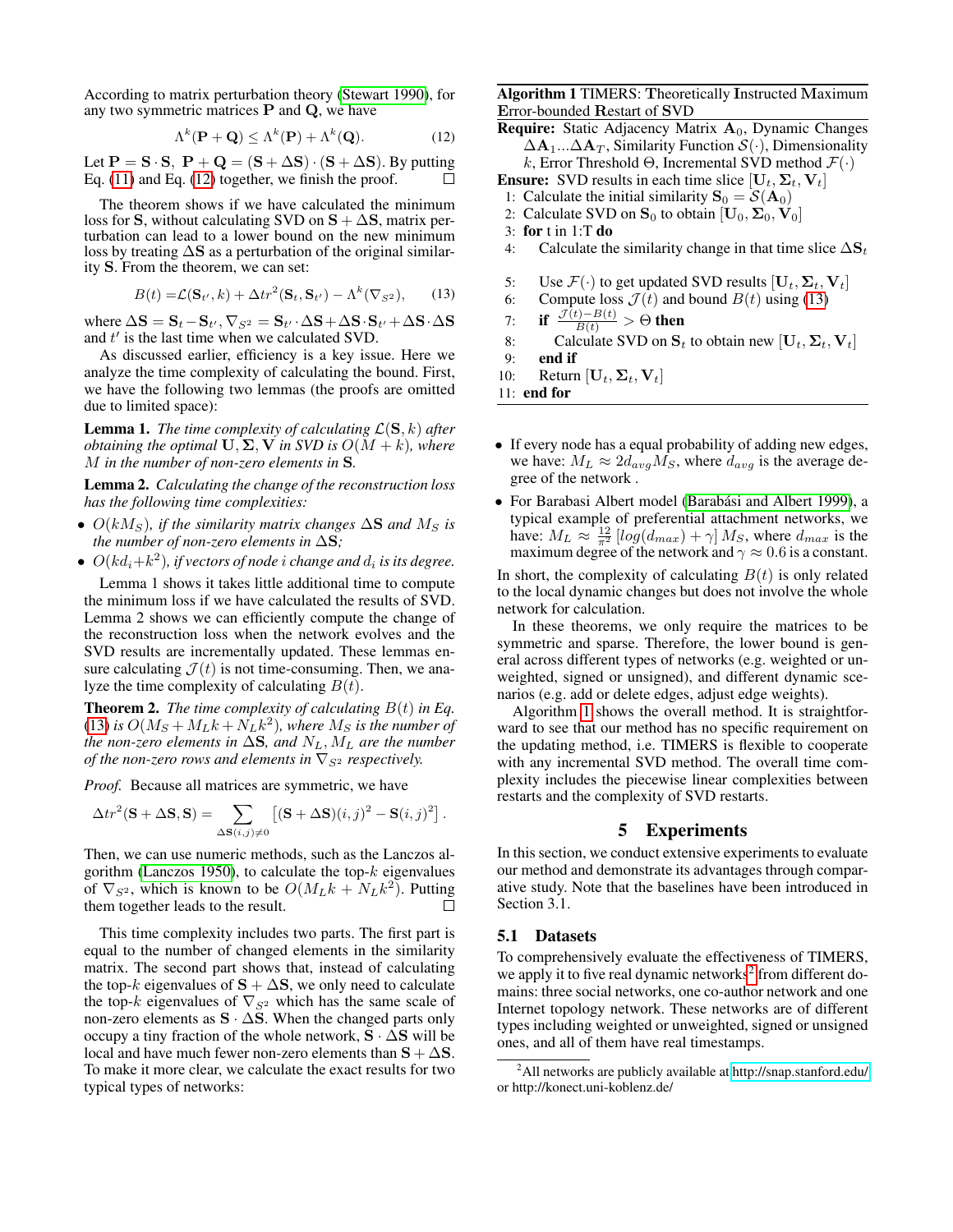- FACEBOOK, MATH, WIKI: they are online social networks in Facebook, MathOverflow and Wikipedia. A node represents a user and an edge represents the social link between two users. The edges are unweighted and unsigned in FACEBOOK, weighted in MATH and signed in WIKI. Negative edges exist for representing conflicts between users, e.g. edit-wars.
- DBLP is a collaboration network of computer science researchers. Since authors can have multiple common publications, the network is weighted.
- INTERNET is a network of autonomous system connections. The edges are weighted to indicate the number of connections between two systems.

To compare the effectiveness of different methods, SVD has to be conducted in each time slice as the ground truth, which is very time consuming. Therefore, we sample subsets of the original networks and the sizes of the sampled networks are listed in Table [1.](#page-5-0) For each network, we divide the edges into static and evolving part according to their timestamp order. We further divide the evolving edges into 50 time slices with an equal number of edges to simulate its evolving process.

To get insightful understanding, we also experiment on three synthetic networks whose structures are controllable. We simulate some important dynamic characteristics of real networks with the following methods:

- RANDOM is generated by random graph model [\(Erdos](#page-7-15) and Rényi 1960) where nodes form edges randomly.
- RANDOM-Cel is a variant of RANDOM by simulating the appearance of celebrities in online social networks. Specifically, we randomly select a time and a node as the celebrity. Then, we randomly sample a proportion of all nodes that connect to the celebrity node, i.e. simulating that someone suddenly gets the attention of many others.
- RANDOM-Com is another variant of RANDOM where community structures suddenly form, which often happens in real world triggered by off-line events. Specifically, we randomly select a time and assign a proportion of nodes to some communities, within which the nodes will have a high probability to form edges. The model is tuned by three parameters: the proportion of nodes, the number of communities and the edge forming probability.

We tune the parameters to control the percentage of edges generated by celebrities and communities to simulate different degrees of changes in the network structures.

The statistics of all datasets are summarized in Table [1.](#page-5-0) All experiments are conducted in a single PC with 2 i7-6700 CPU and 24GB memory in MATLAB language.

### 5.2 Dynamic Network Reconstruction

Experimental Setting The primal objective of SVD on dynamic networks is to reconstruct the given similarity matrix at each time slice. First, we validate different methods in terms of reconstruction. The procedure of reconstruction is as follows. At first, all methods calculate SVD on the static network to get the initial results. After that, the evolving

<span id="page-5-0"></span>

|  | Table 1: The Statistics of Datasets |  |
|--|-------------------------------------|--|
|  |                                     |  |

| Tuble 1. The Building of Builders |       |                 |            |                           |  |  |  |
|-----------------------------------|-------|-----------------|------------|---------------------------|--|--|--|
| <b>Dataset</b>                    | Nodes | <b>Static E</b> | Evolving E | Type                      |  |  |  |
| <b>FACEBOOK</b>                   | 52804 | 962654          | 632188     | <b>SN</b>                 |  |  |  |
| <b>MATH</b>                       | 13586 | 600000          | 138408     | W                         |  |  |  |
| <b>WIKI</b>                       | 28223 | 1000000         | 375270     | $\overline{\textrm{W.S}}$ |  |  |  |
| <b>DBLP</b>                       | 28331 | 200000          | 79436      | W                         |  |  |  |
| <b>INTERNET</b>                   | 32077 | 111644          | 196270     | W.SN                      |  |  |  |
| <b>RANDOM</b>                     | 5000  | 60000           | 210000     |                           |  |  |  |
| RANDOM-Cel                        | 5000  | 60000           | 210000     |                           |  |  |  |
| RANDOM-Com                        | 5000  | 60000           | 210000     |                           |  |  |  |
|                                   |       |                 |            |                           |  |  |  |

 $W = Weighted, S = Signal, SN = Static Network marked$ 



<span id="page-5-1"></span>Figure 3: Dynamic network reconstruction. The number of restarts needed when fixing the same maximum error.

edges of the network come in time slices and different methods decide whether to restart SVD individually. The loss at time slice  $t$  can be calculated using Eq. [\(1\)](#page-2-0). Specifically, in our experiment, we set the similarity matrix to be the adjacency matrix for simplicity, and  $k$  to be 100 as commonly used. To purely compare the effectiveness of the restart time, no incremental updating between time slices is adopted unless stated otherwise. For the evaluation metric, we use relative error defined as:

<span id="page-5-2"></span>
$$
r_{t} = \frac{Loss \ at \ t - Minimum \ Loss \ at \ t}{Minimum \ Loss \ at \ t} = \frac{\mathcal{J}(t) - \mathcal{L}(\mathbf{S}_{t}, k)}{\mathcal{L}(\mathbf{S}_{t}, k)}.
$$
\n(14)

 $\mathcal{L}(\mathbf{S}_t, k)$  is defined in Eq. [\(2\)](#page-3-4) and calculated by SVD as ground truth. We further take two measurements: the maximum error over all time slices  $max(r) = max_{1 \le t \le T} r_t$  and the average error  $avg(r) = \frac{1}{T} \sum_{t=1}^{T} r_t$ .

Fixing the Number of Restarts First, we report the results when fixing the number of restarts for all methods. Specifically, we directly set the number of restarts for two heuristic methods. For our method and LWI2, we adjust the threshold on error, so that all methods have the same number of restarts. From Table [2,](#page-6-0) we can observe that our method outperforms all the baselines on all dynamic networks. For example, in the largest network FACEBOOK, TIMERS can reduce the average error by 41.2% and the maximum error by 39.8%. These results demonstrate that the timing of SVD restart is indeed crucial for dynamic networks, and our method has better performance capturing the appropriate restart timing than heuristic methods. LWI2 fails because the overall reconstruction loss is not a good measurement.

Fixing the Maximum Error We further report the number of restarts of each method when the maximum error is fixed, i.e. we control the threshold in TIMERS and LWI2, and adjust the number of restarts for heuristic methods, so that all methods achieve the same maximum error. As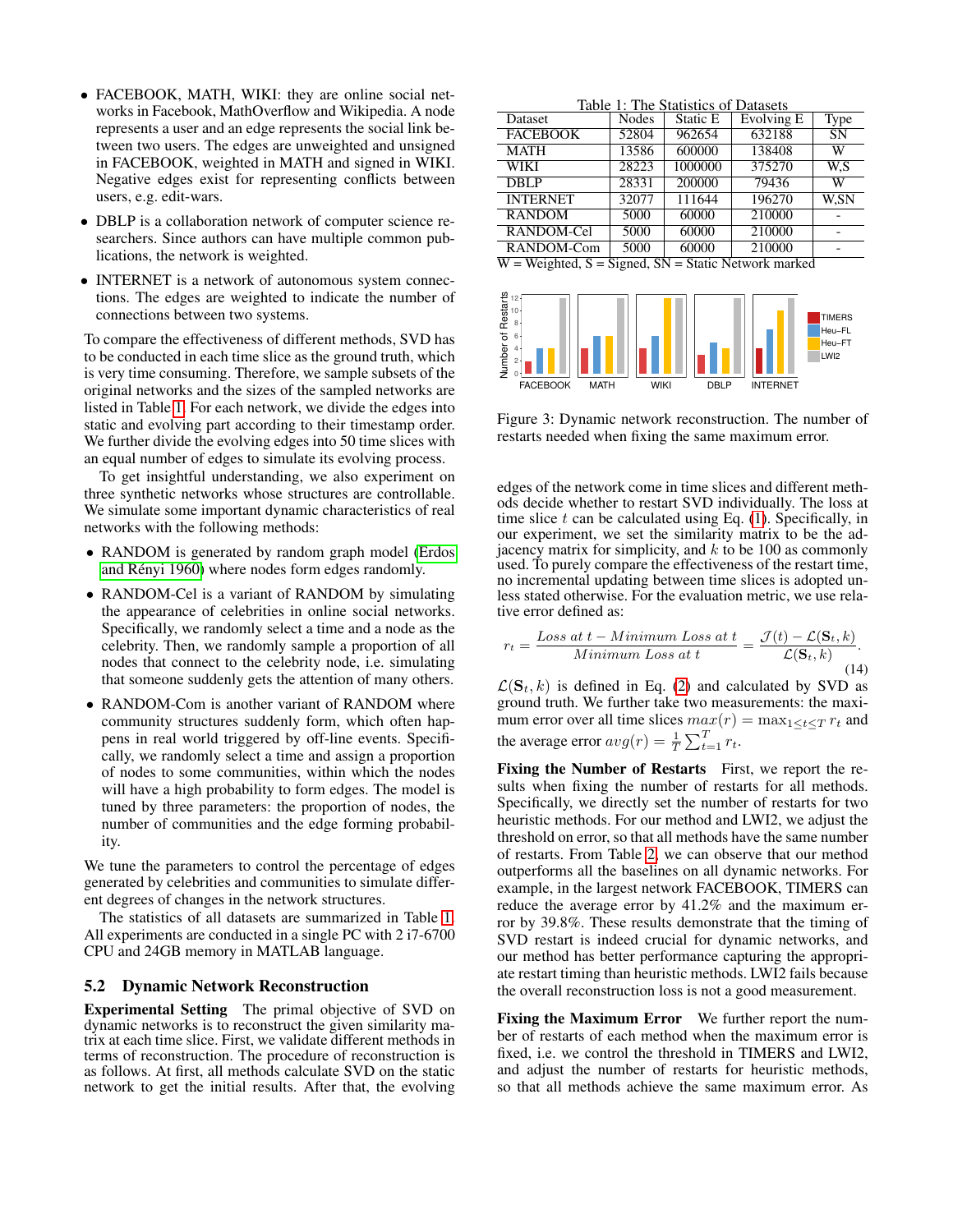<span id="page-6-0"></span>Table 2: Dynamic network reconstruction. Relative error when fixing the number of restarts.

| <b>Dataset</b>  | avq(r)        |                  |        | max(r) |               |       |        |        |
|-----------------|---------------|------------------|--------|--------|---------------|-------|--------|--------|
|                 | <b>TIMERS</b> | LWI <sub>2</sub> | Heu-FL | Heu-FT | <b>TIMERS</b> | LWI2  | Heu-FL | Heu-FT |
| <b>FACEBOOK</b> | 0.005         | 0.020            | 0.009  | 0.011  | 0.014         | 0.038 | 0.025  | 0.023  |
| <b>MATH</b>     | 0.037         | 0.057            | 0.044  | 0.051  | 0.085         | 0.226 | 0.117  | 0.179  |
| <b>WIKI</b>     | 0.053         | 0.086            | 0.071  | 0.281  | 0.139         | 0.332 | 0.240  | 0.825  |
| <b>DBLP</b>     | 0.042         | 0.110            | 0.053  | 0.064  | 0.121         | 0.386 | 0.198  | 0.238  |
| <b>INTERNET</b> | 0.152         | 0.218            | 0.196  | 0.961  | 0.385         | 0.806 | 0.647  | 1.897  |

| The best results are marked bold for each dataset in both measurements. |  |  |
|-------------------------------------------------------------------------|--|--|
|-------------------------------------------------------------------------|--|--|

<span id="page-6-1"></span>Table 3: Link Prediction Relative Error of MSE (%)

| Dataset         | <b>TIMERS</b> | LWI2  | Heu-FL | Heu-FT |
|-----------------|---------------|-------|--------|--------|
| <b>FACEBOOK</b> | $1.54*$       | 4.27  | 2.21   | 2.81   |
| <b>MATH</b>     | $1.14*$       | 2.68  | 1.31   | 1.29   |
| WIKI            | $1.06*$       | 3.44  | 1.63   | 4.13   |
| DBLP            | $0.18*$       | 0.32  | 0.22   | 0.27   |
| <b>INTERNET</b> | $11.27*$      | 23.36 | 16.98  | 34.30  |

\*: outperform other methods at 0.005 level paired t-test in 10 runs.

shown in Figure [3,](#page-5-1) TIMERS greatly reduces the number of restarts while maintaining the same maximum error. In FACEBOOK, the reducing rate achieves 50%. This demonstrates that our method could save lots of computation resources while maintaining similar SVD accuracy as other methods.

### 5.3 Dynamic Network Applications

The effectiveness of TIMERS in reconstruction lays the foundation of its gains in applications of dynamic networks. Next, we conduct experiments on two typical applications: link prediction and network parameter characterization. The former focuses on predicting individual edges while the latter focuses on macroscopical indexes of the network.

Link Prediction Link Prediction is an important dynamic network application using SVD. Specifically, we randomly hide 10% of the network and test whether SVD on the rest of the network can recover them. For the evaluation metric, because both weighted and signed networks exist and the dynamic changes include adding new edges and changing edge weights, some standard metrics in link prediction, such as precision or AUC, do not fit in our experiment. Here, we use Mean Square Error (MSE) [\(Levinson 1946\)](#page-7-16) as a replacement. In addition, what we aim to evaluate is how well different methods can approximate the performance of the optimal SVD. So we calculate the relative error in a similar way as Eq. [\(14\)](#page-5-2) using MSE. We report the average results of 10 runs in Table [3.](#page-6-1) We can see that TIMERS consistently outperforms baseline methods.

Network Parameter Characterization Some important network parameters can be characterized by the top- $k$  eigenvalues of the network. When networks evolve over time, these parameters need to be tracked. Here, we choose one state-of-the-art incremental SVD method Trip [\(Chen and](#page-7-2) [Tong 2015\)](#page-7-2) to incrementally update SVD results between two time slices. Following their work, the largest eigenvalue of the adjacency matrix is selected as the target value

<span id="page-6-2"></span>Table 4: First Eigenvalue Tracking Error in RMSE

| Dataset         | <b>TIMERS</b> | <b>LWI2</b> | Heu-FL | Heu-FT |
|-----------------|---------------|-------------|--------|--------|
| <b>FACEBOOK</b> | 0.66          | 0.94        | 1.11   | 1.53   |
| <b>MATH</b>     | 2.27          | 5.03        | 4.92   | 4.80   |
| WIKI            | 15.45         | 18.42       | 17.73  | 97.08  |
| DBLP            | 8.31          | 11.42       | 13.92  | 24.66  |
| <b>INTERNET</b> | 4.18          | 12.56       | 7.95   | 57.38  |
|                 |               |             |        |        |

The best result is marked bold for each dataset.



<span id="page-6-3"></span>Figure 4: Robustness analysis. Reconstruction error on synthetic networks with varying network structures.

and rooted mean square error (RMSE) [\(Levinson 1946\)](#page-7-16) is adopted as the measurement. For fair comparison, we fix the number of restarts for all methods. From Table [4,](#page-6-2) we can see that TIMERS achieves the best results on all networks, demonstrating the effectiveness of our proposed method. On MATH and INTERNET, we can reduce RMSE by 50%.

### 5.4 Analysis

Robustness Analysis Next, we conduct experiments in synthetic datasets to analyze whether TIMERS is robust and under what circumstances can it gain more. We vary the percentage of edges generated by celebrities and communities to simulate different network evolving scenarios. From Figure [4,](#page-6-3) we can observe that the improvement of TIMERS has a positive correlation with the percentage of celebrity and community edges. When 30% of the new edges are caused by celebrities or communities, TIMERS reports more than 3 times improvement in terms of the maximum error. Similar results are observed in link prediction and network parameter characterization tasks but are omitted for brevity.

The generation of celebrities or communities often lays dramatic influence on the network structure and thus SVD restart is more demanded to capture such changes. The experimental results show TIMERS is able to detect this change and then instructs the algorithm to restart in time. It also suggests TIMERS is robust and able to prevent error accumulation in unusual situations of network evolution.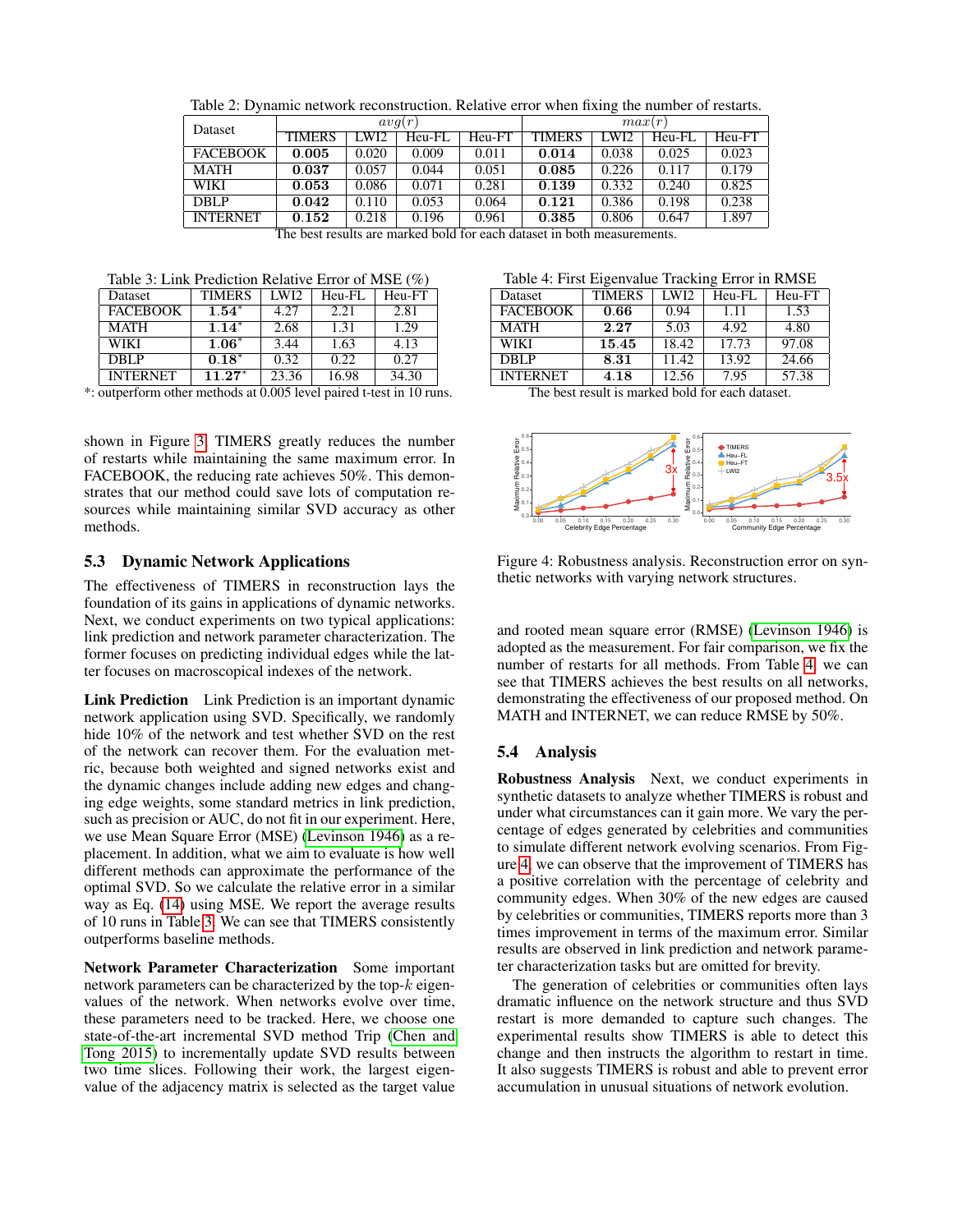

<span id="page-7-17"></span>Figure 5: Scalability analysis. The total running time of TIMERS w.r.t. the number of nodes and edges on DBLP.

Scalability Analysis Now, we analyze the scalability of TIMERS. We use the same experimental setting and record the running time when the size of the network grows. Results of DBLP, whose original size is the largest among our datasets, are reported in Figure [5.](#page-7-17) The running time grows linearly with the network size (number of nodes and number of edges respectively), showing that our method is scalable.

Parameter Analysis In our experiments, we fix the dimensionality of the low-rank space as  $k=100$ , which is widely used in the existing works. Similar results are observed for different k but are omitted for the lack of space. The other important parameter is the error threshold Θ. Qualitatively, larger  $\Theta$  will tolerate more error and leads to fewer number of restarts. The setting of Θ depends on application scenarios. How to rigorously set  $\Theta$  to precisely control the number of restart is left as future work.

# 6 Conclusion

In this paper, we tackle the problem of SVD restart time for dynamic networks and propose TIMERS, a novel approach based on monitoring and bounding the maximum error. By exploring a lower bound of the SVD minimum loss on dynamic networks, we can trigger SVD restart automatically when the margin between the reconstruction loss and the lower bound exceeds a preset threshold. We show that our method is scalable and general across different types of networks. Extensive experimental results on synthetic and real dynamic networks show that TIMERS outperforms the existing methods in all tasks. One future direction is to generalize this idea to directed networks and non-square matrices.

# 7 Acknowledgments

This work was supported in part by National Program on Key Basic Research Project (No. 2015CB352300), National Natural Science Foundation of China (No. 61772304, No. 61521002, No. 61531006, No. 61702296), National Natural Science Foundation of China Major Project (No. U1611461), the NSERC Discovery Grant program, the Canada Research Chair program, the NSERC Strategic Grant program, the research fund of Tsinghua-Tencent Joint Laboratory for Internet Innovation Technology, and the Young Elite Scientist Sponsorship Program by CAST. Peng Cui, Xiao Wang and Wenwu Zhu are the corresponding authors. All opinions, findings, conclusions and recommendations in this paper are those of the authors and do not necessarily reflect the views of the funding agencies.

# References

- <span id="page-7-14"></span>[Barabási and Albert 1999] Barabási, A.-L., and Albert, R. 1999. Emergence of scaling in random networks. *Science* 286(5439):509–512.
- <span id="page-7-7"></span>[Belkin and Niyogi 2001] Belkin, M., and Niyogi, P. 2001. Laplacian eigenmaps and spectral techniques for embedding and clustering. In *Advances in Neural Information Processing Systems*, volume 14, 585–591.
- <span id="page-7-9"></span>[Brand 2002] Brand, M. 2002. Incremental singular value decomposition of uncertain data with missing values. In *European Conference on Computer Vision*, 707–720. Springer.
- <span id="page-7-4"></span>[Brand 2006] Brand, M. 2006. Fast low-rank modifications of the thin singular value decomposition. *Linear algebra and its applications* 415(1):20–30.
- <span id="page-7-5"></span>[Chen and Candan 2014] Chen, X., and Candan, K. S. 2014. Lwisvd: low-rank, windowed, incremental singular value decompositions on time-evolving data sets. In *Proceedings of the 20th ACM SIGKDD international conference on Knowledge Discovery and Data mining*, 987–996. ACM.
- <span id="page-7-2"></span>[Chen and Tong 2015] Chen, C., and Tong, H. 2015. Fast eigenfunctions tracking on dynamic graphs. In *Society for Industrial and Applied Mathematics Publications*, 559–567. SIAM.
- <span id="page-7-11"></span>[Cohen et al. 2015] Cohen, M. B.; Elder, S.; Musco, C.; Musco, C.; and Persu, M. 2015. Dimensionality reduction for k-means clustering and low rank approximation. In *Proceedings of the fortyseventh annual ACM symposium on Theory of computing*, 163– 172. ACM.
- <span id="page-7-0"></span>[Eckart and Young 1936] Eckart, C., and Young, G. 1936. The approximation of one matrix by another of lower rank. *Psychometrika* 1(3):211–218.
- <span id="page-7-15"></span>[Erdos and Rényi 1960] Erdos, P., and Rényi, A. 1960. On the evolution of random graphs. *Publ. Math. Inst. Hung. Acad. Sci* 5(1):17–60.
- <span id="page-7-3"></span>[Lanczos 1950] Lanczos, C. 1950. An iteration method for the solution of the eigenvalue problem of linear differential and integral operators1. *Journal of Research of the National Bureau of Standards* 45(4).
- <span id="page-7-16"></span>[Levinson 1946] Levinson, N. 1946. The wiener (root mean square) error criterion in filter design and prediction. *Studies in Applied Mathematics* 25(1-4):261–278.
- <span id="page-7-13"></span>[Li et al. 2017] Li, J.; Dani, H.; Hu, X.; Tang, J.; Chang, Y.; and Liu, H. 2017. Attributed network embedding for learning in a dynamic environment. *arXiv preprint arXiv:1706.01860*.
- <span id="page-7-10"></span>[Liberty 2013] Liberty, E. 2013. Simple and deterministic matrix sketching. In *Proceedings of the 19th ACM SIGKDD International Conference on Knowledge Discovery and Data Mining*, 581–588. ACM.
- <span id="page-7-6"></span>[Ou et al. 2015] Ou, M.; Cui, P.; Wang, F.; Wang, J.; and Zhu, W. 2015. Non-transitive hashing with latent similarity components. In *Proceedings of the 21th ACM SIGKDD International Conference on Knowledge Discovery and Data Mining*, 895–904. ACM.
- <span id="page-7-1"></span>[Ou et al. 2016] Ou, M.; Cui, P.; Pei, J.; Zhang, Z.; and Zhu, W. 2016. Asymmetric transitivity preserving graph embedding. In *Proceedings of the 22nd ACM SIGKDD International Conference on Knowledge Discovery and Data Mining*, 1105–1114. ACM.
- <span id="page-7-8"></span>[Sarwar et al. 2002] Sarwar, B.; Karypis, G.; Konstan, J.; and Riedl, J. 2002. Incremental singular value decomposition algorithms for highly scalable recommender systems. In *Fifth International Conference on Computer and Information Science*, 27–28. Citeseer.
- <span id="page-7-12"></span>[Stewart 1990] Stewart, G. W. 1990. *Matrix perturbation theory*. Citeseer.